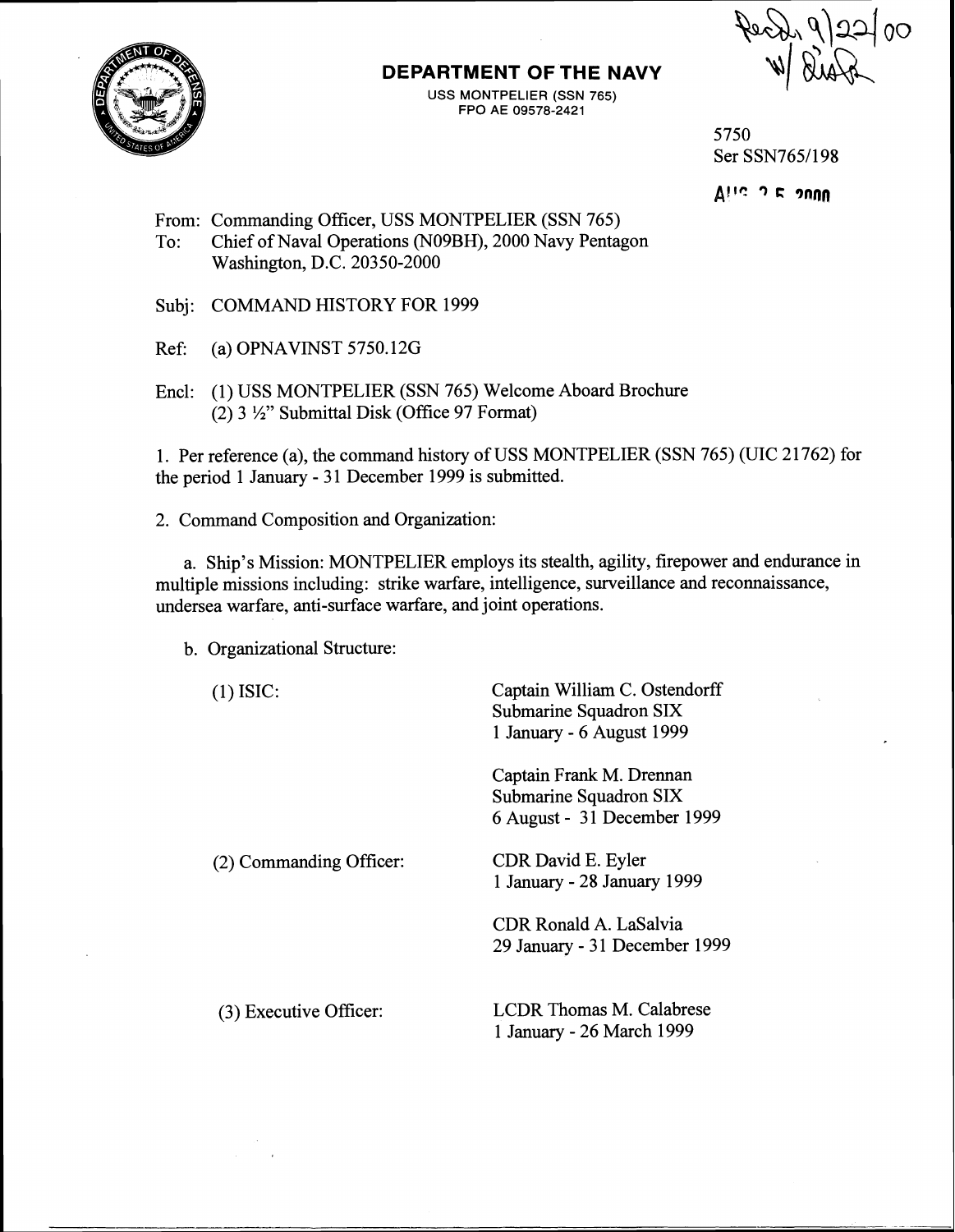LCDR Daryl L. Caudle 27 March - 31 December 1999

(4) Navigation/Operations Officer: LCDR 1 January - 26 January 1999

LCDR

LT 27 January - **3** 1 December 1999

(5) Engineer: LCDR

1 January - 6 December 1999

(6) Combat Systems Officer:

(7) Supply Officer:

(8) Division Officers:

| 7 December - 31 December 1999             |
|-------------------------------------------|
| <b>LCDR</b>                               |
| <b>LTJG</b>                               |
| LT<br>LT<br>LT                            |
| <b>LTJG</b><br><b>LTJG</b><br><b>LTJG</b> |
| <b>LTJG</b><br><b>LTJG</b>                |

c. The Commanding Officer's biography is provided in enclosure (1).

d. USS MONTPELIER (SSN 765) was homeported in Norfolk, Virginia for this reporting period.

| period. |                   |                     |                                |
|---------|-------------------|---------------------|--------------------------------|
|         | 3. Chronology:    |                     |                                |
| Date    |                   | Location            | Event                          |
| 1 Jan   | $-24$ Jan         | Norfolk, VA         | Standown                       |
|         | 24 Jan - 26 Feb   | Norfolk, VA         | Upkeep                         |
| 29 Jan  |                   | Norfolk, VA         | Change of Command              |
|         | 26 Feb - 2 Mar    | Norfolk, VA         | Upkeep                         |
| 2 Mar   | - 5 Mar           | Transit             | Enroute to Port Everglades, FL |
|         | $5$ Mar - $8$ Mar | Port Everglades, FL | Port visit                     |
| 8 Mar   | - 15 Mar          | <b>AUTEC</b>        | Torpedo Exercise               |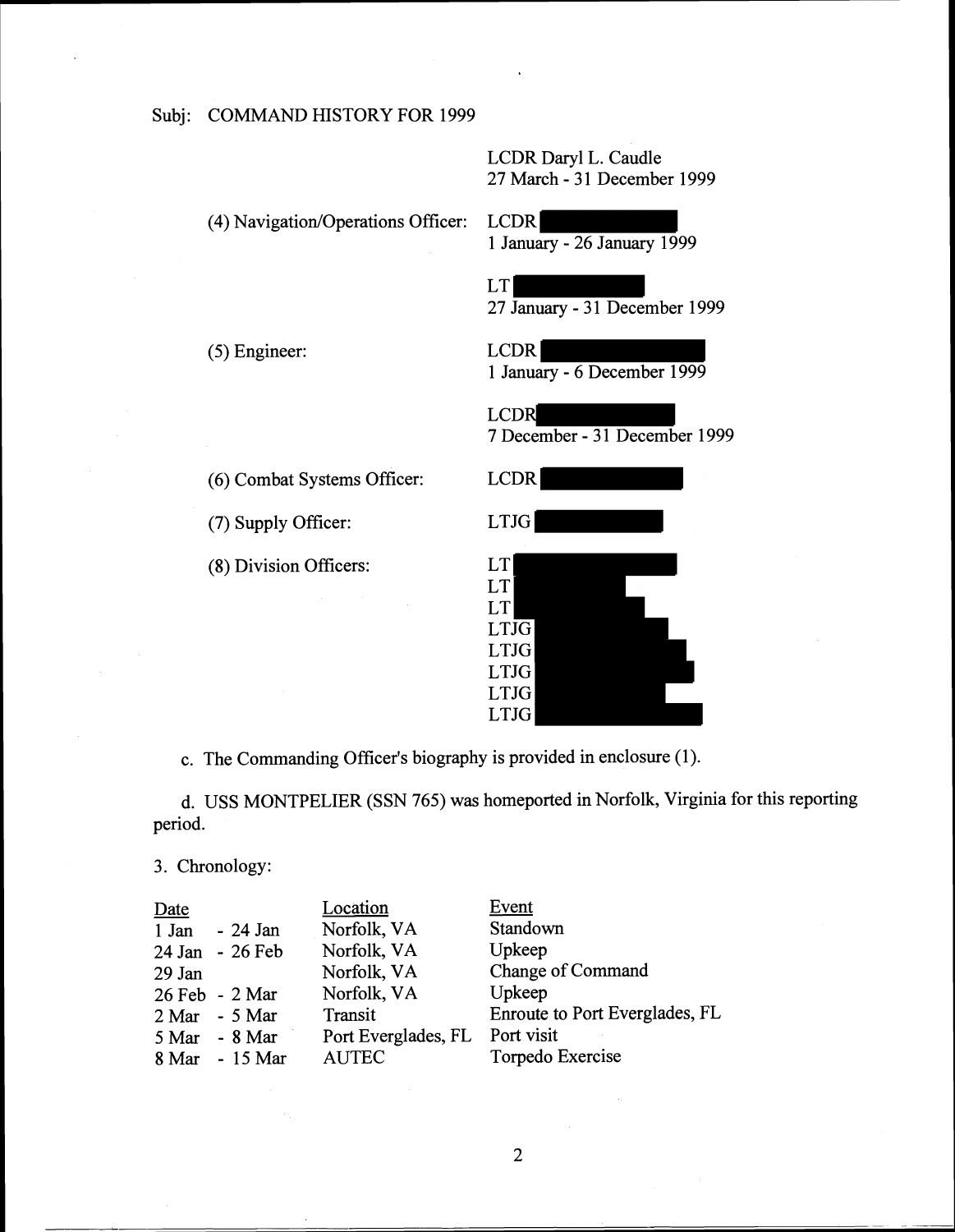## Subj: COMMAND HISTORY FOR 1999

| Date                 | Location               | Event                                                    |
|----------------------|------------------------|----------------------------------------------------------|
| 15 Mar - 18 Mar      | Transit                | Enroute to Norfolk, VA                                   |
| 18 Mar - 11 May      | Norfolk, VA            | Upkeep                                                   |
| 11 May - 20 May      | Virginia Capes         |                                                          |
|                      | <b>Operating Areas</b> | <b>Local Opreations</b>                                  |
| 20 May - 11 Jun      | Norfolk, VA            | Upkeep                                                   |
| 11 Jun - 14 Jun      | Transit                | <b>Enroute to Cape Canaveral Opreating Areas</b>         |
| 14 Jun - 16 Jun      | Cape Canaveral         |                                                          |
|                      | <b>Operating Areas</b> | <b>Local Operations</b>                                  |
| 16 Jun - 17 Jun      | Transit                | <b>Enroute to AUTEC</b>                                  |
| 17 Jun - 20 Jun      | <b>AUTEC</b>           | Torpedo Exercises                                        |
| 20 Jun - 21 Jun      | Transit                | <b>Enroute to Port Canaveral</b>                         |
| 22 Jun - 23 Jun      | Cape Canaveral         |                                                          |
|                      | <b>Operating Areas</b> | <b>Midshipman Operations</b>                             |
| 24 Jun - 27 Jun      | Port Canaveral, FL     | Port visit                                               |
| 28 Jun - 29 Jun      | Cape Canaveral         |                                                          |
|                      | <b>Operating Areas</b> | <b>Midshipman Operations</b>                             |
| 29 Jun - 1 Jul       | Port Canaveral, FL     | Port visit                                               |
| 2 Jul                | Cape Canaveral         |                                                          |
|                      | <b>Operating Areas</b> | VIP Cruise (Dept. of Energy Officials)                   |
| $2$ Jul<br>$-6$ Jul  | Port Canaveral, FL     | Port visit                                               |
| 6 Jul - 8 Jul        | Transit                | Enroute to Norfolk, VA and Dependents Cruise             |
| 8 Jul - 13 Jul       | Norfolk, VA            | Upkeep                                                   |
| $13$ Jul<br>$-4$ Aug | Norfolk, VA            | Drydock                                                  |
| 4 Aug - 17 Aug       | Norfolk, VA            | Drydock                                                  |
| 17 Aug - 25 Aug      | Virginia Cape          |                                                          |
|                      | <b>Operating Areas</b> | <b>Local Operations</b>                                  |
| 25 Aug - 27 Aug      | Virginia Cape          |                                                          |
|                      | <b>Operating Areas</b> | Dependents Cruise                                        |
| 27 Aug - 15 Sep      | Norfolk, VA            | <b>SPRUCE</b>                                            |
| 15 Sep - 18 Sep      | Virginia Cape          |                                                          |
|                      | <b>Operating Areas</b> | Hurricane Sortie                                         |
| 18 Sep - 28 Sep      | Norfolk, VA            | Upkeep                                                   |
| 28 Sep - 1 Oct       | Virginia Cape          |                                                          |
|                      | <b>Operating Areas</b> | Independent Steaming Exercises/Type Training             |
| $-21$ Oct<br>1 Oct   | Norfolk, VA            | Upkeep                                                   |
| 7 Oct<br>$-13$ Oct   | Montpelier, VT         | Crew members participate in Montpelier,                  |
|                      |                        | Vermont's Admiral Dewey Day Celebration, an              |
|                      |                        | event commemorating the 100 <sup>th</sup> anniversary of |
|                      |                        | Admiral Dewey's return to his hometown.                  |
| 16 Oct               | Norfolk, VA            | Visit by Senator James M. Jeffords of Vermont.           |
| 21 Oct - 10 Nov      | Norfok, VA             | Drydock                                                  |
| 10 Nov - 8 Dec       | Norfolk, VA            | Upkeep                                                   |

 $\overline{3}$